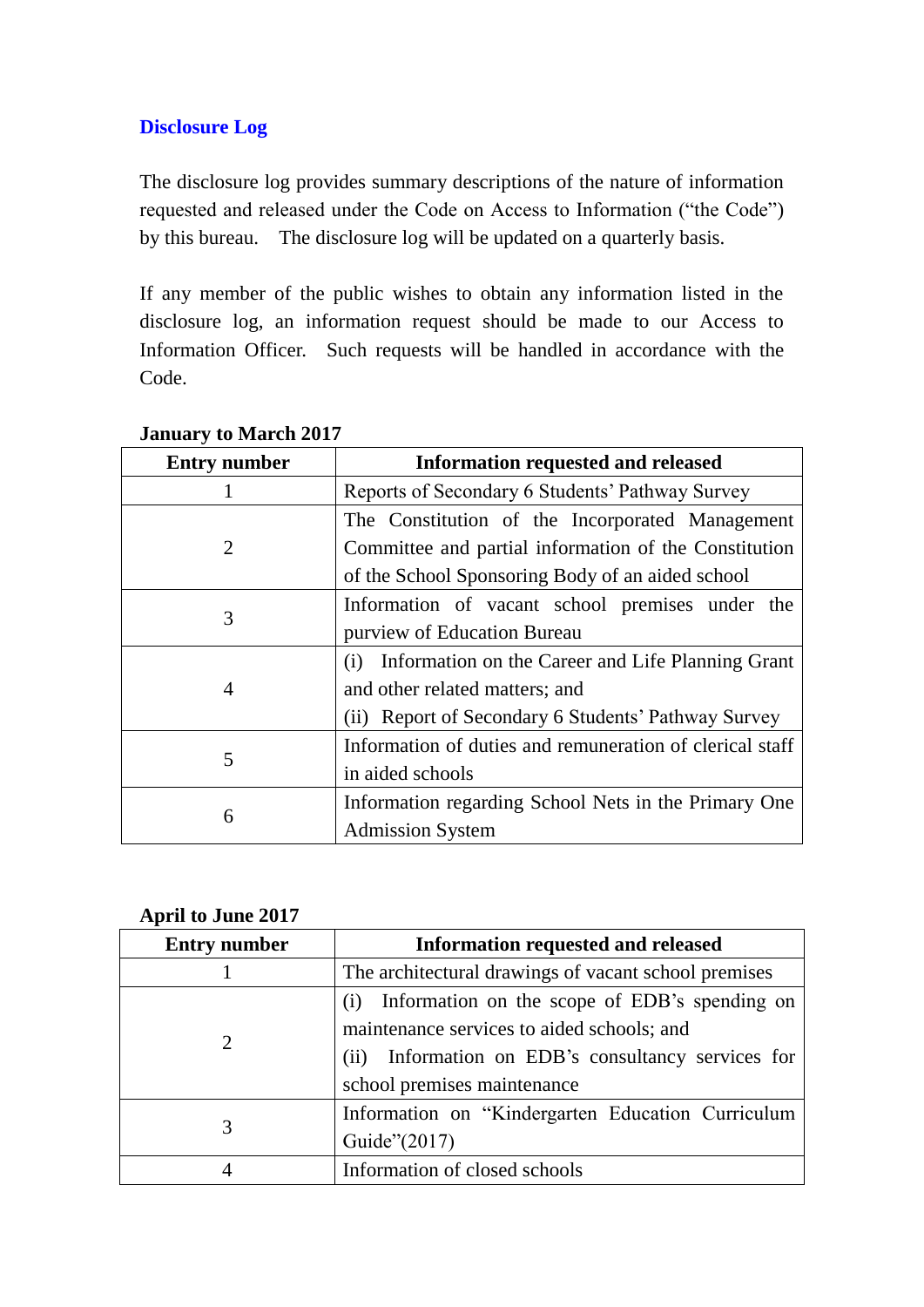| 5  | Information on the Assistant Education Officer                                                                           |
|----|--------------------------------------------------------------------------------------------------------------------------|
|    | recruitment exercise in 2016                                                                                             |
| 6  | Total number of primary schools in Hong Kong;<br>(i)<br>and<br>(ii)<br>Total number of primary schools with a librarian/ |
|    | teacher librarian                                                                                                        |
| 7  | Information<br><b>Business-School</b><br>Partnership<br>on<br>Programme                                                  |
| 8  | Information relating to the registration of a school                                                                     |
| 9  | Reports of Secondary 6 Students' Pathway Survey                                                                          |
| 10 | Information<br>the Assistant Education Officer<br>on<br>recruitment exercise in 2016                                     |
| 11 | Report of Secondary 6 Students' Pathway Survey                                                                           |
| 12 | on the Assistant Education Officer<br>Information<br>recruitment exercise in 2016                                        |
| 13 | Information of vacant school premises under the<br>purview of Education Bureau                                           |
| 14 | Information on General Clerk recruitment exercises                                                                       |
| 15 | Statistics on non-Chinese speaking (NCS) students in<br>kindergartens                                                    |
| 16 | Number of Government Secondary Schools; and<br>(i)<br>(ii) Information<br>employment of Laboratory<br>on<br>Technicians  |
| 17 | Report of Secondary 6 Students' Pathway Survey                                                                           |
| 18 | Information on a graduation certificate of a university<br>in Hong Kong                                                  |

# **July to September 2017**

| <b>Entry number</b> | <b>Information requested and released</b>             |
|---------------------|-------------------------------------------------------|
|                     | Information on General Clerk recruitment exercise     |
|                     | Number of cross-boundary students participating in    |
|                     | Primary One Admission and those studying Primary      |
|                     | One in public sector schools                          |
|                     | Recruitment Advertisement for the post of Curriculum  |
|                     | Officer (Chinese Language) from 2012 to 2017          |
|                     | Statistics of undergraduate student enrolment of Hong |
|                     | Kong Baptist University in the 2016/17 academic year  |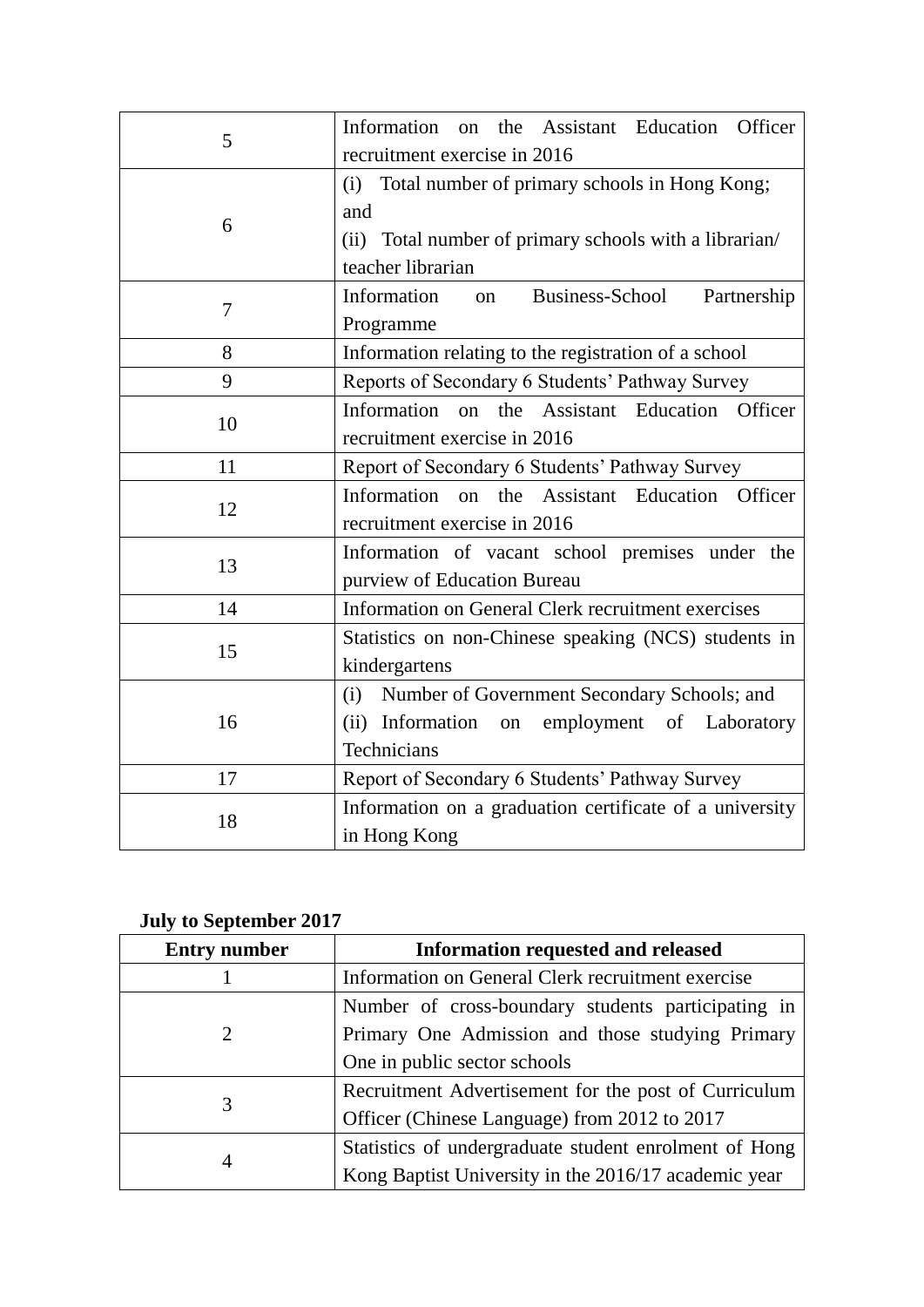| 5  | Information on Pre-primary Education Voucher Scheme    |
|----|--------------------------------------------------------|
| 6  | Information on vacation leave of non-teaching staff in |
|    | aided schools                                          |
|    | Number of students with special educational needs      |
|    | studying in public sector ordinary primary and         |
| 7  | secondary schools for the 2012/13 to 2016/17 school    |
|    | years                                                  |
| 8  | Information on Integrated Education Programme          |
| 9  | Information on the new Kindergarten Education          |
|    | Scheme                                                 |
| 10 | (i) Number of cross-boundary students by school        |
|    | level;                                                 |
|    | (ii) Projected school-age population aged 3, aged 6    |
|    | and aged 12 who are residing in Hong Kong by district; |
|    | (iii) Number of places, students and vacant places at  |
|    | Secondary One by district; and                         |
|    | (iv) Choice of Schools Lists for Applicant Children    |
|    | Residing in the Mainland under the Revised             |
|    | Arrangements for Central Allocation of the Primary     |
|    | One Admission System                                   |

## **October to December 2017**

| <b>Entry number</b> | <b>Information requested and released</b>                 |
|---------------------|-----------------------------------------------------------|
|                     | External School Review reports of schools                 |
| $\overline{2}$      | Statistics on Assistant Inspector (Graduate) Recruitment  |
|                     | Exercise held in January 2017                             |
| 3                   | Statistics of teachers who were alleged of sexual offence |
|                     | from 2007-2017, including the number of teachers whose    |
|                     | teacher registration status were cancelled                |
| $\overline{4}$      | School-age population by gender and sex ratio; and<br>(i) |
|                     | (ii) The number of boys' schools in the $2017/18$ school  |
|                     | year                                                      |
| 5                   | Information on Pre-primary Education Voucher Scheme       |
| 6                   | Reports of Secondary 6 Students' Pathway Survey           |
| 7                   | Number of local kindergartens that admitted different     |
|                     | numbers of non-Chinese Speaking (NCS) students            |
| 8                   | Information of the premises of an aided school            |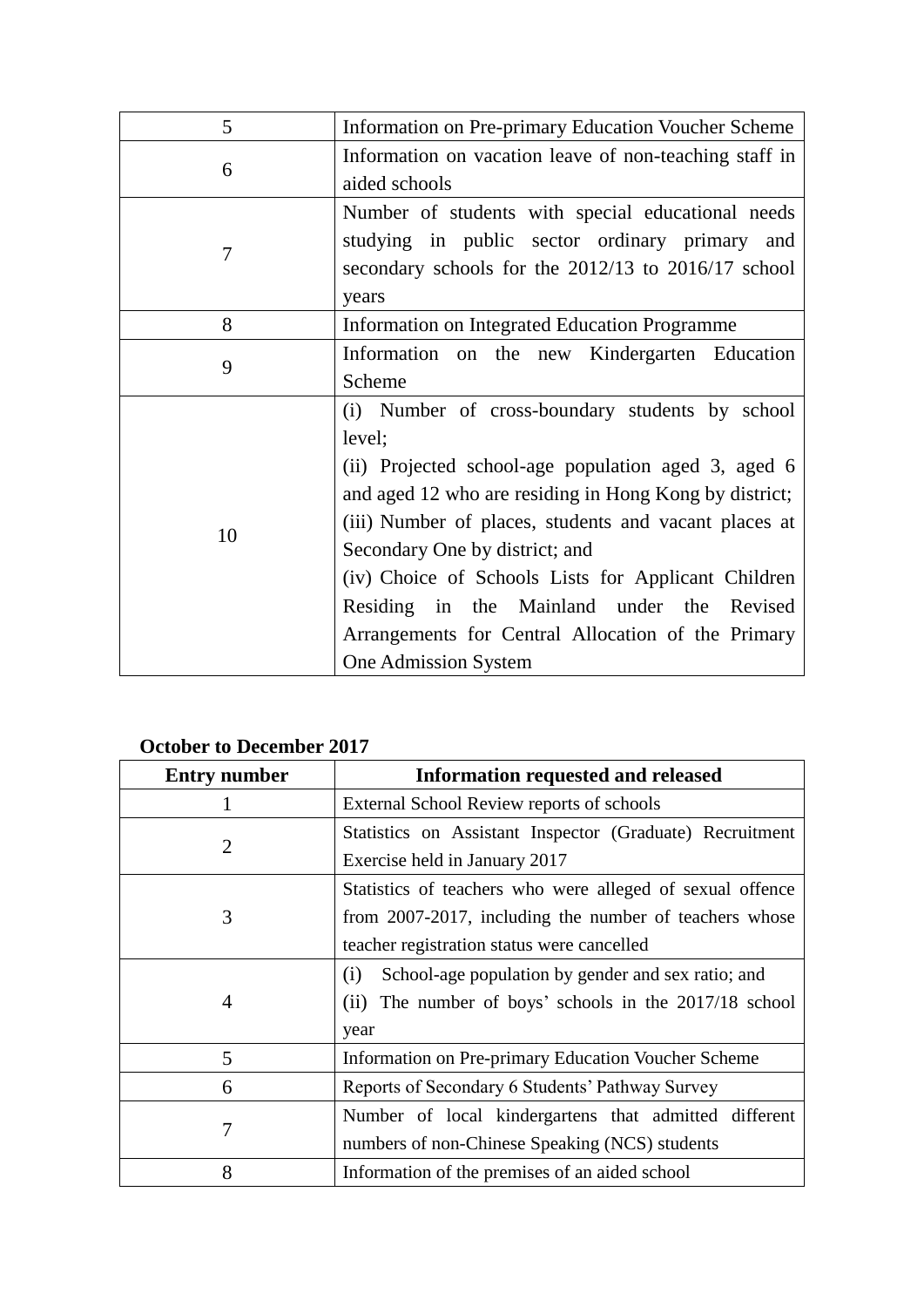| 9  | (i)<br>Statistics on kindergarten, primary and secondary              |
|----|-----------------------------------------------------------------------|
|    | school teachers;                                                      |
|    | (ii) Reports of Survey on Children from the Mainland                  |
|    | Newly Admitted to Schools; and                                        |
|    | (iii) Reports of Secondary 6 Students' Pathway Survey                 |
| 10 | Statistics on NCS students in public sector primary and<br>(i)        |
|    | secondary schools;                                                    |
|    | (ii) Expenditure on educational support measures for NCS              |
|    | students; and                                                         |
|    | (iii) Number of ethnic minority students in public sector             |
|    | primary and secondary schools with breakdowns by                      |
|    | ethnicities                                                           |
| 11 | Information relating to the School Improvement Programme              |
|    | Actual Intakes of non-UGC-funded Full-time Locally                    |
| 12 | Accredited Post-secondary Programmes for the 2017/18                  |
|    | academic year                                                         |
| 13 | External School Review reports of schools                             |
|    | Form 7A (Annual Return of a Registered Course Leading to              |
| 14 | a Non-local Higher Academic Qualification) of a registered            |
|    | course                                                                |
| 15 | An extract of the policy statement on admission of students           |
|    | from local schools to UGC-funded institutions                         |
|    | The number of aided and government secondary<br>(i)                   |
|    | schools with $1, 2, 3, 4, 5, 6$ and $7$ or more classes at $S1$ level |
|    | by district in the 2017/18 school year;                               |
|    | (ii) The number of aided and government primary schools               |
|    | with 1, 2, 3, 4, 5, 6 and 7 or more classes at P1 level by            |
|    | district in the 2017/18 school year;                                  |
|    | (iii) Projected school-age population aged 6 and 12 who are           |
| 16 | residing in Hong Kong by district;                                    |
|    | (iv) Statistics on newly-joined and re-joined primary and             |
|    | secondary school teachers;                                            |
|    | (v) Statistics on newly-joined teachers who serve as                  |
|    | teacher librarians in primary and secondary schools;                  |
|    | (vi) Statistics<br>teacher<br>librarians<br>on<br>by<br>academic      |
|    | qualifications/type of teachers in primary and secondary              |
|    | schools;                                                              |
|    | (vii) Information on teacher librarians teaching other school         |